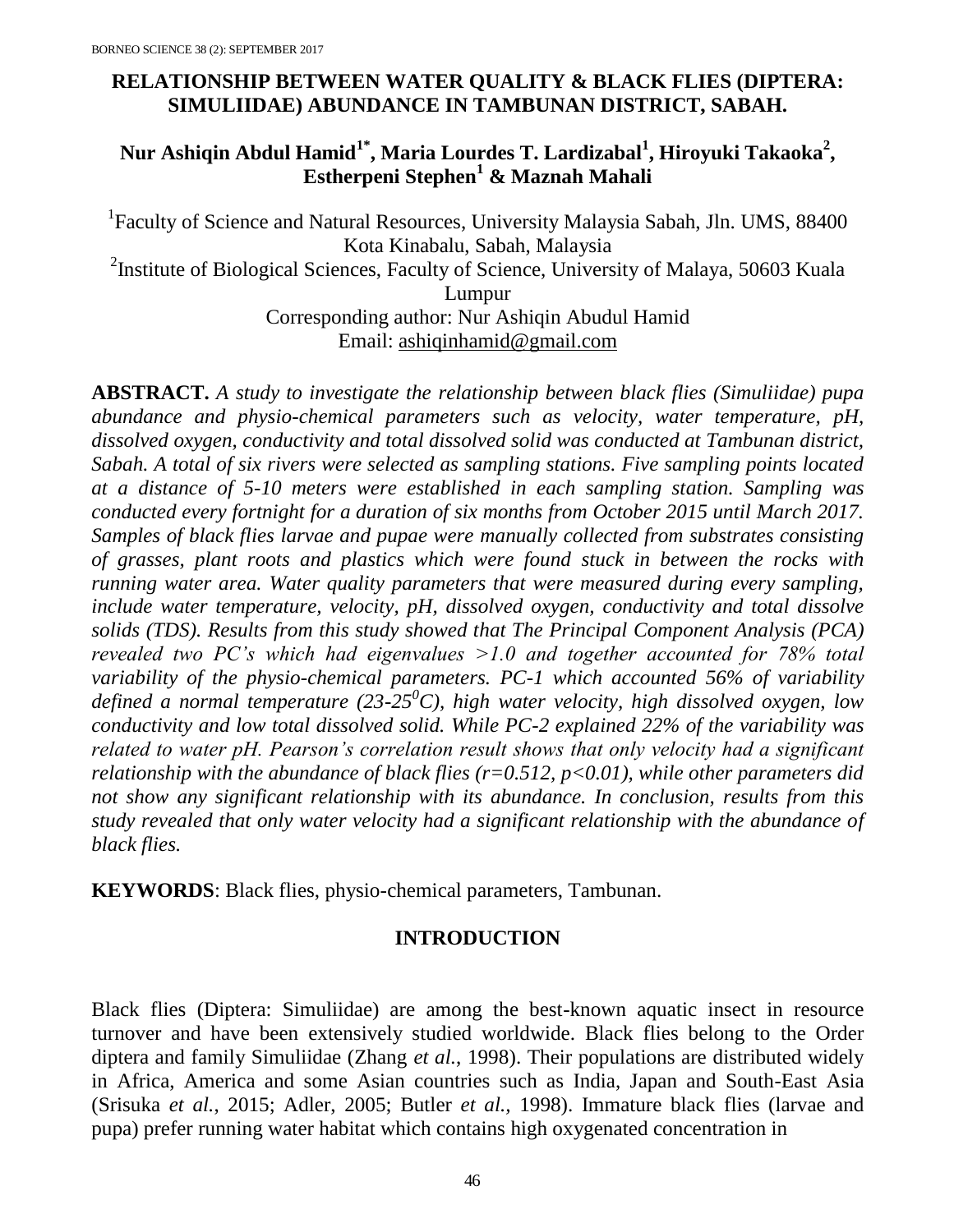waterways such as rivers, streams and waterfalls (Craig, 2003). Such habit makes the black flies important to the lotic ecosystem either for their integral role in organic matter processing in streams (Hart, 1986) or as a prey for food web dynamic in the lotic ecosystems (Cummins, 1988). According to Vincent & John (1975), *Simulium* is the first insect that appears in the recovery zone, which makes this insect group one of suitable bio-indicators for water quality. Some species are often found only in clean water, while some species can adapt to polluted water and these species are distributed in a wide range of ecological tolerances (Hamada & Grillet, 2001; Vincent & John, 1975).

On the contrary, some species of blackflies have been reported as disease vectors of river blindness' and skin problems in some countries such as in North America and Africa (Adler *et al*., 2004). This is caused by the adult females of these insects which are serious blood feeders that can cause the disease (Creadie *et al.*, 2011; Catherine *et al.*, 2010).

Black flies are less known in Malaysia and ecological research about this aquatic insect is still inadequate especially in the Borneo region (Takaoka, 1996; Takaoka, 2008). Most of the earlier studies on black flies in Sabah were related to taxonomy. Studies on the ecology and role of black flies as bio-indicator had so far not been well reported yet. Therefore, the aim of this study was to determine whether there is any relationship between black flies (Simuliidae) pupa abundance and the water quality.

## **MATERIALS AND METHODS**

**Study area:** This study was conducted from October 2015 until March 2016. Black flies pupae and larvae were sampled once every fortnight which resulted 12 sampling efforts throughout the six months duration. Sampling stations were located in six selected rivers within the Tambunan district, Sabah. Habitat characterization and location of the rivers were as listed in Table 1.

**Sampling procedure :** At each sampling station, larvae and pupae were manually collected from all types of substrates that includes leaf litter, rocks, twigs and the artificial substrates such as plastics that are usually found stuck in between rocks in running water area at depths less than 100 cm (Figure 1). The river was chosen based on methods adapted from Zubaidah *et al.* (2016). Characteristics for choosing the streams would include the convenience of accessibility for sampling, the presence of substrates and continuous water flow. Five sampling points along the stream was set up at each site. The distance between sampling points ranged between 5-10 meters from each point (Figure 2). Sampling of pupae and larvae was conducted for about thirty minutes at each station. Physio-chemical parameters were also recorded during the sampling at each station. *In-situ m*easurement of the physiochemical water quality was taken by using multi-parameter probe EUTECH PCD-650 for dissolve oxygen (DO), pH, conductivity, temperature and total dissolve solid (TDS).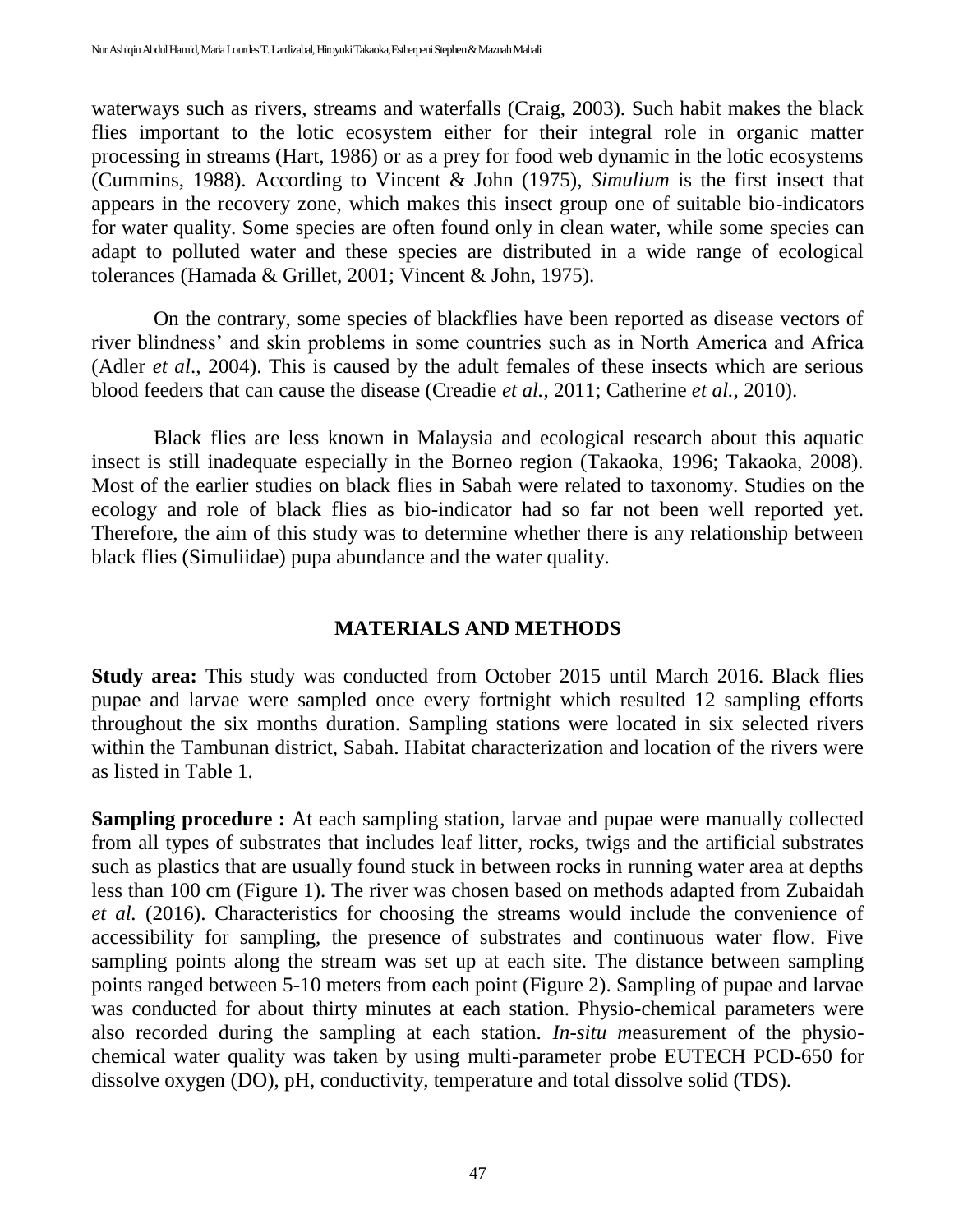Samples of black flies larvae and pupae were removed from the substrate and stored in eppendorf tubes containing 80% ethanol for preservation and identification. At the laboratory, mature pupae of black flies were sorted and placed into vials until the adult black flies emerged. Emerged adult black flies along with its pupae skin were preserved in eppendorf vials which contain 80% alcohol for further identification. Specimens of black flies were identified based on taxonomic key references (Takaoka 2001; Takaoka *et al.*, 2012).

| <b>Stations</b> | <b>GPS</b> Location        | Depth | Width | <b>Habitat Description</b>                                      |
|-----------------|----------------------------|-------|-------|-----------------------------------------------------------------|
|                 |                            | (m)   | (m)   |                                                                 |
| Sg. Kerokot     | N05°49'33.1"E116°29'39.5"  | 0.4   | 6.33  | Fast flowing water, rocky bottom.<br>Open canopy                |
| Sg Lumondou     | N05°42'54.7" E116°24'08.8" | 0.45  | 7.67  | Fast flowing water, rocky bottom.<br>Open canopy.               |
| Sg. Pegalan     | N05°42'47.1" E116°24'28.2" | 0.60  | 0.62  | Fast flowing water, rocky bottom.<br>Open canopy.               |
| Sg. Tambunan    | N05°41'42.6" E116°22'57.4" | 0.15  | 1.33  | Moderate water current, rocky and<br>sandy bottom. Open canopy. |
| Sg. Malungung   | N05°37'35.2" E116°17'12.7" | 0.27  | 2.75  | Fast flowing water, rocky bottom.<br>Open canopy.               |
| Sg. Kinabaan    | N05°43'46.9" E116°23'27.5" | 0.22  | 3.42  | Moderate current, gravelly and rocky<br>bottom. Open canopy     |

Table 1: Habitat characterization of study areas.



Figure 1: Running water area for black flies to breed. A) Sg Mahua, B) Sg Lumondou.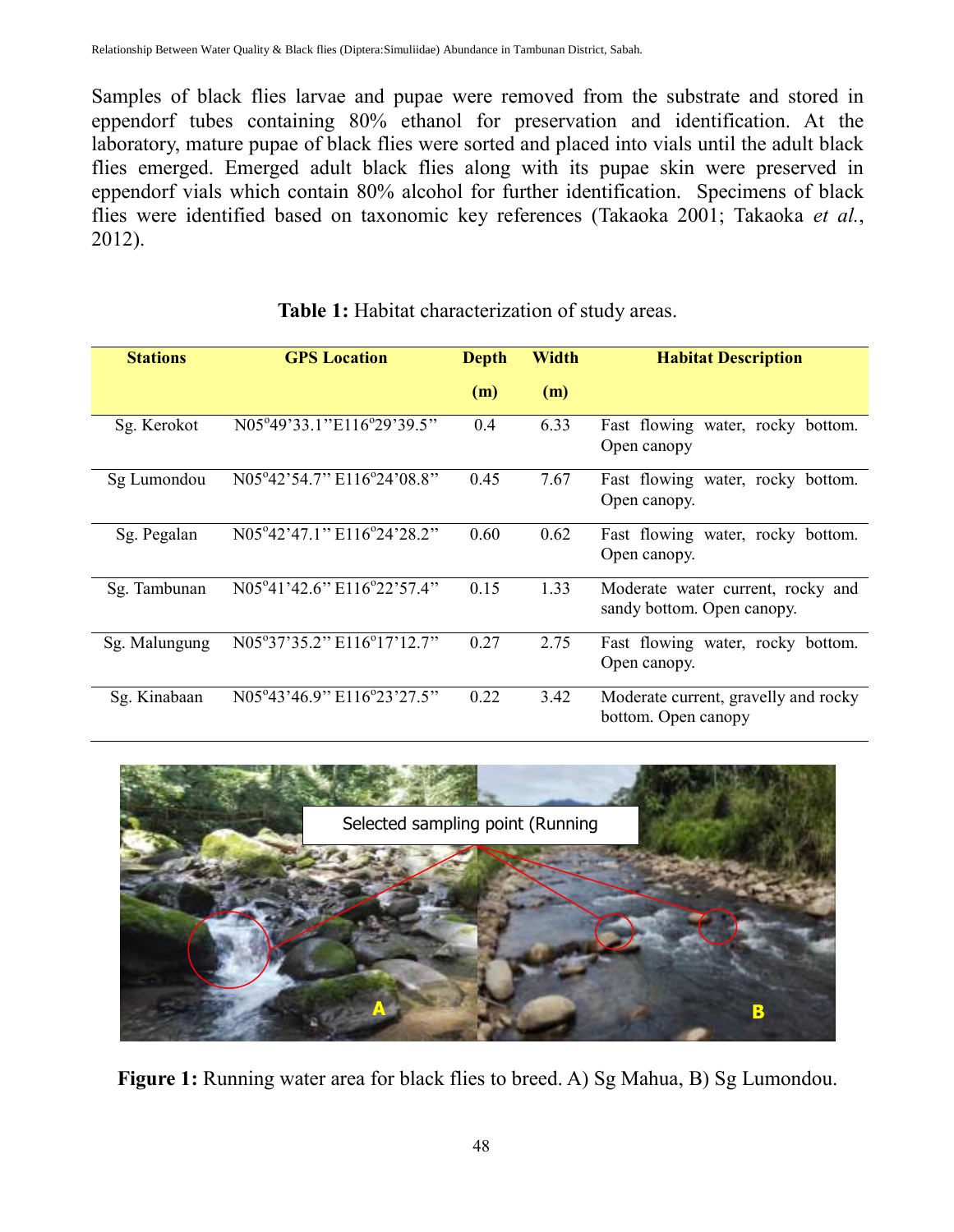Nur Ashiqin Abdul Hamid, Maria Lourdes T. Lardizabal, Hiroyuki Takaoka,Estherpeni Stephen & Maznah Mahali



**Figure 2:** Distances of sampling points were set up at running water area.

**Data Analysis :** Diversity indices such as Shannon Weiner (H), Dominance (D) and species richness was analyzed with the aid of PAST version3 software (Srisuka *et al.*, 2015). Principal Component Analysis (PCA) was used to determine which combination of physiochemical parameters were more predictive in describing each parameters which are velocity, water temperature, water pH, dissolved oxygen, total dissolve oxygen and conductivity (Scheiber & Debandi, 2008). The PCA was also used to reduce the number of parameters into groups of independent components (Zubaidah *et al.*, 2016). Spearman Correlation was used to determine the relationship between the principal component (PC) and the abundance of black flies (Zubaidah *et al.*, 2016). Pearson's correlation coefficient (r) was used to determine the interdependence of the physio-chemical parameters, whether the parameters (velocity, water temperature, water pH, dissolved oxygen, total dissolve oxygen and conductivity) were correlated each other and with the abundance of black flies (Popoola & Otalekor, 2011). All tests were considered significant at  $p<0.01$ . Water quality classification was referred based on the Water Quality Index Classification by Department of Environmental (DOE, 2006).

## **RESULTS AND DISCUSSIONS**

A total of 8107 individual (pupa) of black flies were collected from October 2015 until March 2016. Throughout the sampling period, a total of seven black flies species were recorded. Figure 3 showed the diversity index for the six sampling stations in Tambunan. Diversity index values ranged between 0.04 and 1.3 which indicated a low diversity of black flies in the sampling stations. The highest Shannon Weiner (H) diversity index value was 1.3 that was recorded at Sg Tambunan. There were seven species of black flies recorded in Sg Tambunan, namely, *S. sabahense, S.beludense, S. keningauense, S. parahiyangum, S. sp, S. sheilae* and *S. aureohirtum*. Meanwhile, the lowest index value was 0.04 at Sg Lumondou with four species of black flies recorded which are *S. sabahense, S.beludense, S. keningauense,* and *S. parahiyangum,*. The highest dominance index was recorded in Sg Lumondou with the index value of 0.98, indicating the presence of a dominant species. The dominant species that recorded at this site was *S. beludense.*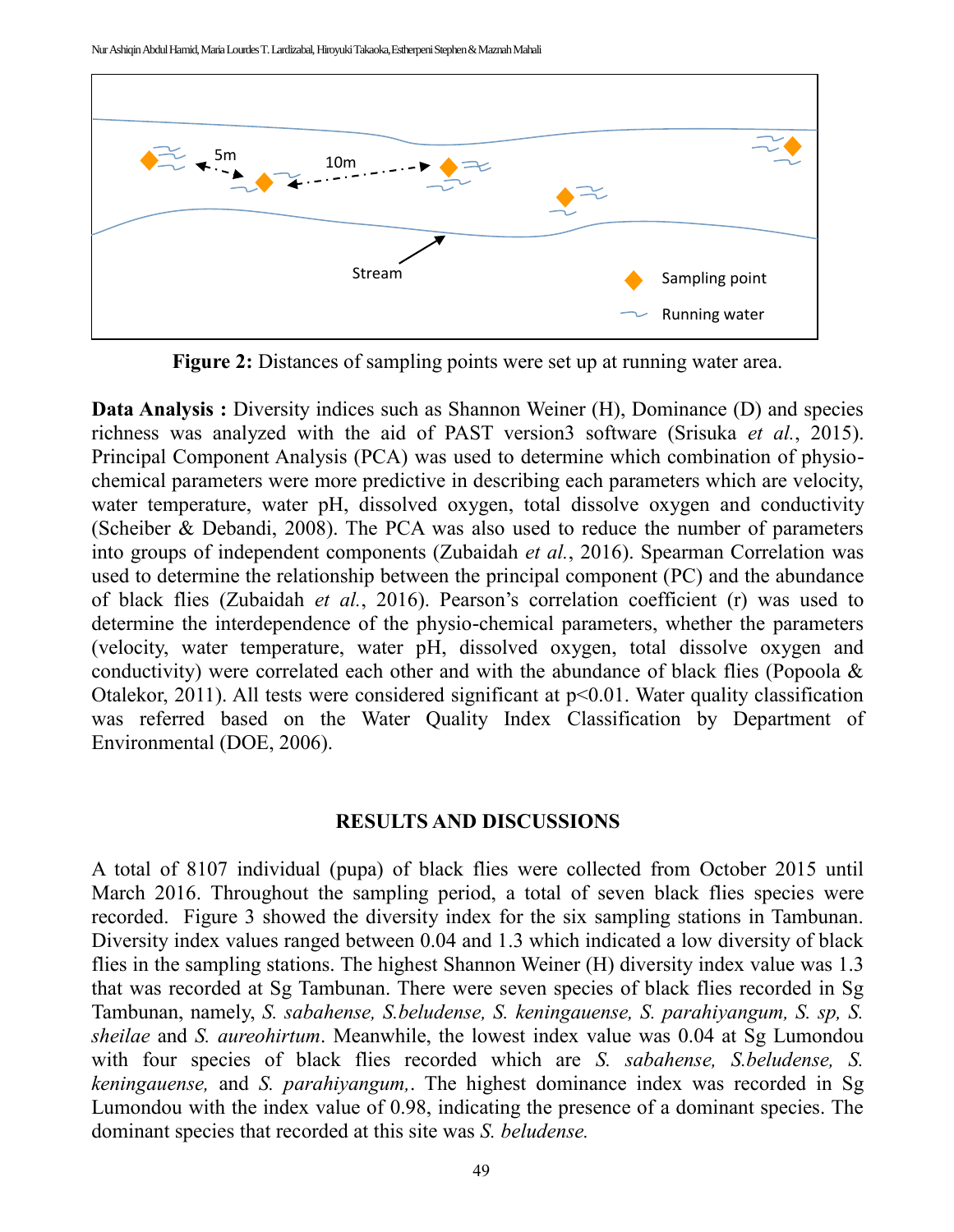

**Figure 3:** Diversity index value for black flies at selected streams in Tambunan.

Sg. Lumondou recorded the highest abundance of black flies pupae (2918 individual; 36% total abundance), while Sg. Tambunan recorded the lowest pupae abundance with 191 individuals (2.35% total abundance) of pupae (Table 2). Among the seven species recorded, *Simulium sabahense* and *Simulium beludense* (Figure 3) were recorded as a common species found at all the sites (Table 3). For this study, immature black flies from the species *S. sabahense, S.beludense, S. keningauense, S. parahiyangum* and *S. aureohirtum* was highly abundant in running water area with the water current velocity between 0.3 to 0.5 m/sec and range of river width of 3-6 m. While, *S. Sheilae* was found only at Sg Tambunan which has slow-flowing water velocity of 0.1-0.2 m/sec, and a similar finding was also reported by Takaoka (2001).

**Table 2:** Abundance of individual black flies and mean water quality parameter

| <b>Stations</b> | N<br><b>Clotal</b><br>pupa) | Abundance<br>(96) | <b>Velocity</b><br>(m/sec) | DO<br>(96) | pH             | <b>TDS</b><br>(ppm) | <b>Conductivity</b><br>$(\mu$ S/cm $)$ | Temp<br>$C$ C)  | River<br><b>Classification</b><br>(DOE.2006)                                                                                   |
|-----------------|-----------------------------|-------------------|----------------------------|------------|----------------|---------------------|----------------------------------------|-----------------|--------------------------------------------------------------------------------------------------------------------------------|
| \$ł             | 191                         | 2.35              | $0.2 + 0.15$               | 82.743.32  | 6.83±0.24      | 125.3±9.59          | $127.5 \pm 10.1$                       | $24.2 + 1.47$   | Class <sub>I</sub><br>Class<br>(Notes<br>$\sim$<br>Conservation of natural<br>environment;<br>Water<br>Supply<br>$\frac{1}{2}$ |
| \$2             | 347                         | 4.28              | $0.2 + 0.15$               | 88,7±1.05  | 6,87±0.32      | 75.85±8.39          | 81.9±8.92                              | 24±1.21         |                                                                                                                                |
| \$3             | 610                         | 7.25              | $0.44 + 0.19$              | 85.6±3.21  | $6.6{\pm}0.32$ | 52.15±10.4          | 55.61±10.9                             | $21.1 + 0.3$    |                                                                                                                                |
| \$4             | 1275                        | 15.73             | $0.2{\pm}0.55$             | 85.8±2.61  | $6.7{\pm}0.26$ | 40.9±15.01          | $35.2 + 15.03$                         | $22.2 \pm 0.82$ |                                                                                                                                |
| 85              | 2766                        | 34.12             | $0.29 \pm 0.18$            | 84.1±3.25  | 6.76±0.36      | 101.8±15.0          | 112.4±18.4                             | 2440.76         | practically no treatment.                                                                                                      |
| S6              | 2918                        | 35.99             | $0.36{\pm}0.28$            | 82.8±3.90  | 6.68±0.33      | 63,87±9.22          | 61.94±8.79                             | $23.6{\pm}1.5$  | (only boiling needed)<br>Fishery I - very<br>sensitive (aquatic)                                                               |

S1: Sg Tambunan; S2: Sg. Kinabaan; S3: Sg. Kerokot; S4: Sg. Pegalan; S5: Sg.Malungung; S6: Sg.Lumondou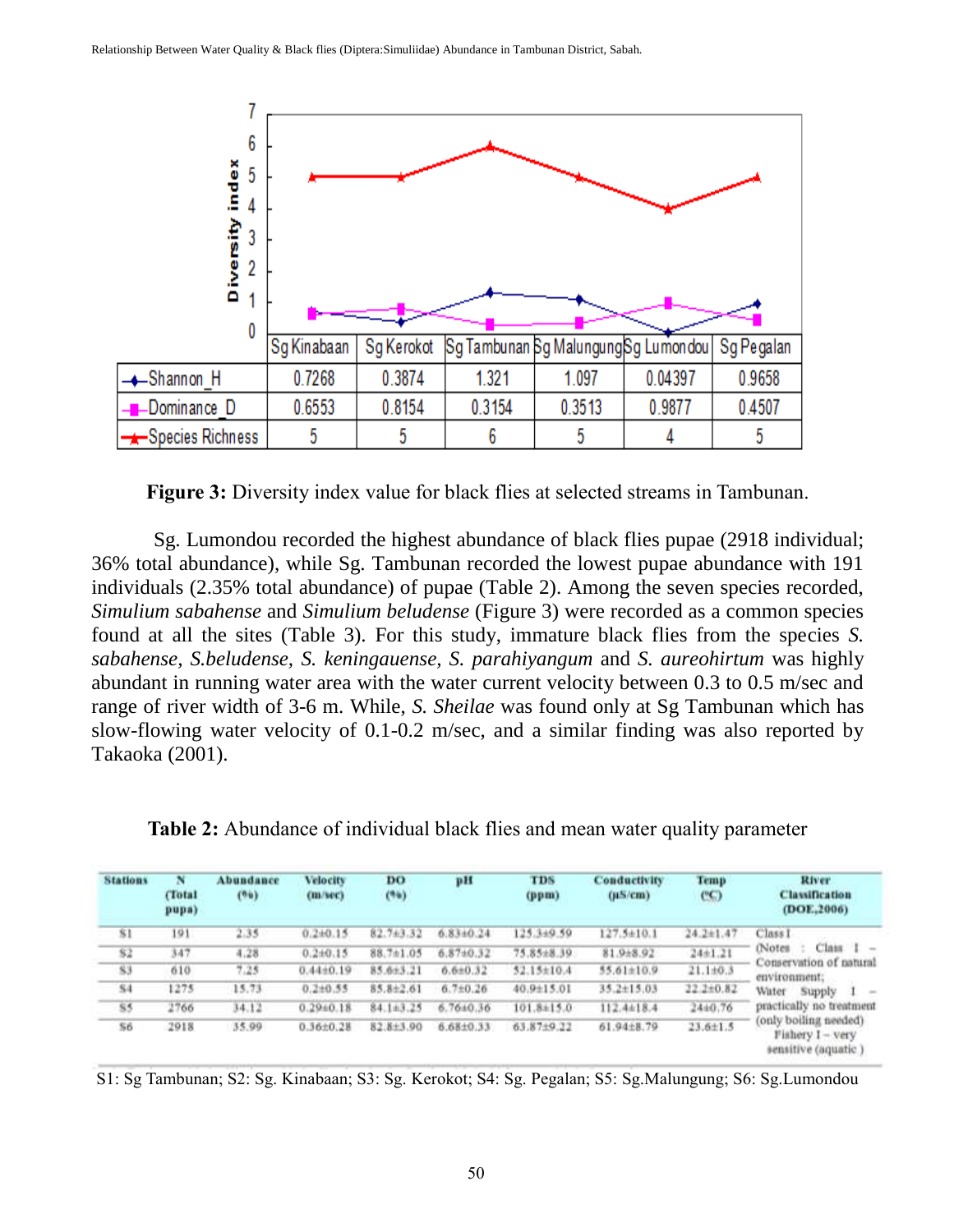**Table 3:** Composition and distribution of black flies at the sampling stations in Tambunan District, Sabah

| <b>Subgenus</b><br><b>Species</b> | Sg.Kerokot | Sg. Lumondou | Sg. Pegalan | Sg. Malungung | Sg. Tambunan | Sg.Kinabaan |
|-----------------------------------|------------|--------------|-------------|---------------|--------------|-------------|
| Subgenus:<br><b>Simulium</b>      |            |              |             |               |              |             |
| S.sabahense                       | ۰          |              | ٠           | $\Rightarrow$ |              |             |
| S. keningawense                   | ÷          | ÷            | ÷           | ÷             | ÷            | ÷           |
| S.autoohirtum                     |            |              |             |               |              |             |
| <b>Gomphostalbia</b>              |            |              |             |               |              |             |
| S.beludense                       |            |              |             |               |              |             |
| 5.parahisangum                    | ÷          |              |             |               | ۰            |             |
| S.theilae                         | ÷          |              |             |               |              | $\sim$      |

+: Present; ±: Common; -: absent



**Figure 4:** The common black flies species recorded A) *S. sabahense*, B) *S.beludense.*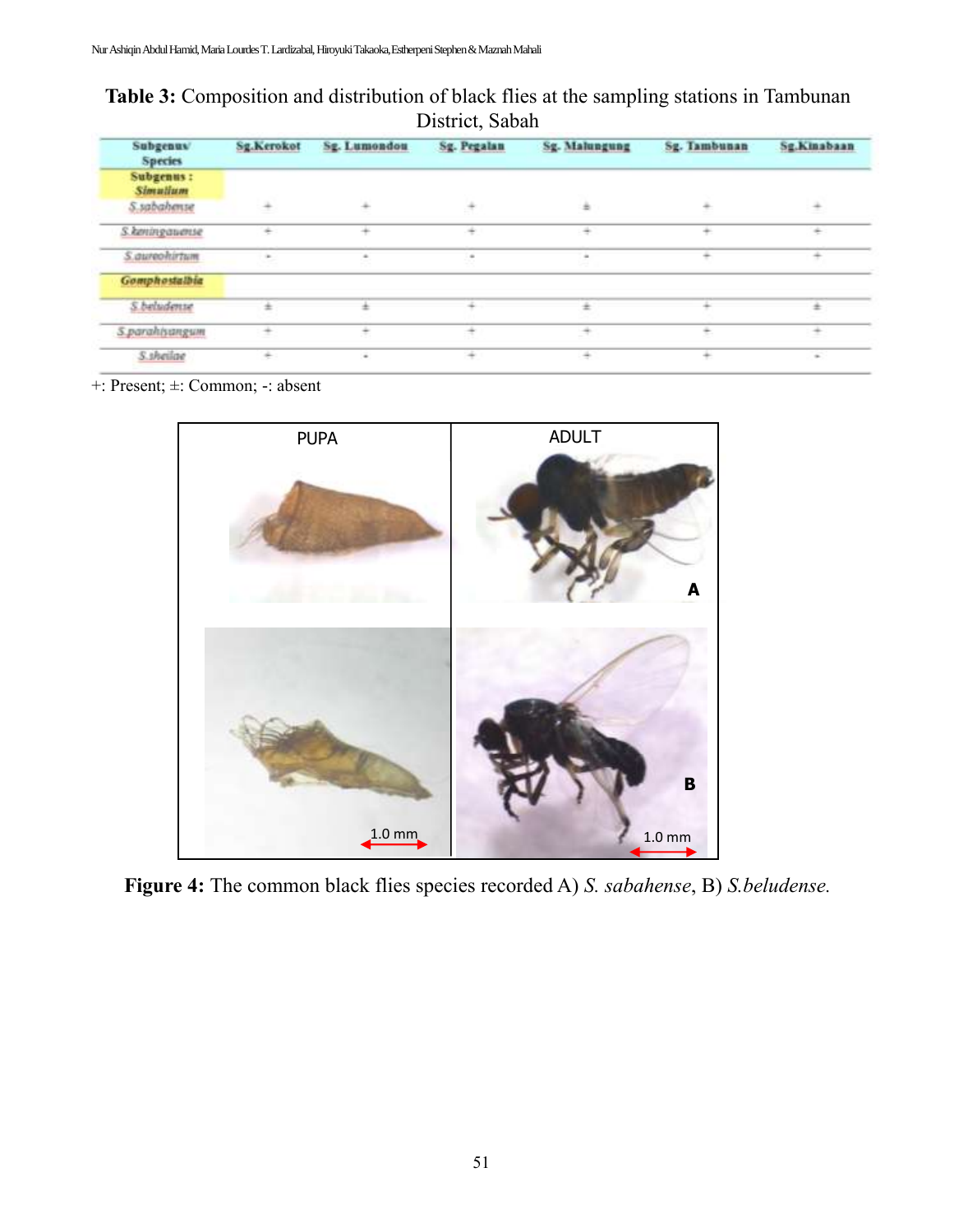## **Physiochemical parameter**

Principal Component Analysis (PCA) of physio-chemical properties revealed two PC's (Figure 5), which have eigenvalue >1.0 with 78% total variance of the physio-chemical parameters (Table 4). PC-1 accounted 56% of variability, which was derived mostly from velocity, temperature, dissolved oxygen, conductivity and TDS. While PC-2 explained 22% of the variability was related to water pH. The sites with higher PC-1 were at normal temperature (23-25 $^0$ C), high water velocities, high dissolved oxygen, low conductivity and low total dissolved solid.



**Figure 5:** Biplot of sampled sites and physio chemical parameters resulting from PCA.

Result from PC-1 shows that velocity, temperature, dissolved oxygen, conductivity and TDS were associated with the black flies abundance. Previous findings showed the importance of water velocity for black flies distribution (Zubaidah *et al.*, 2016; Srisuka *et al.*, 2015). This is because the running water usually provides a good aeration, which also influenced the dissolved oxygen. According to Doisy *et al.* (1986), black flies larvae require at least 78% saturation of dissolve oxygen, while some species require between 92 to 98% of saturation.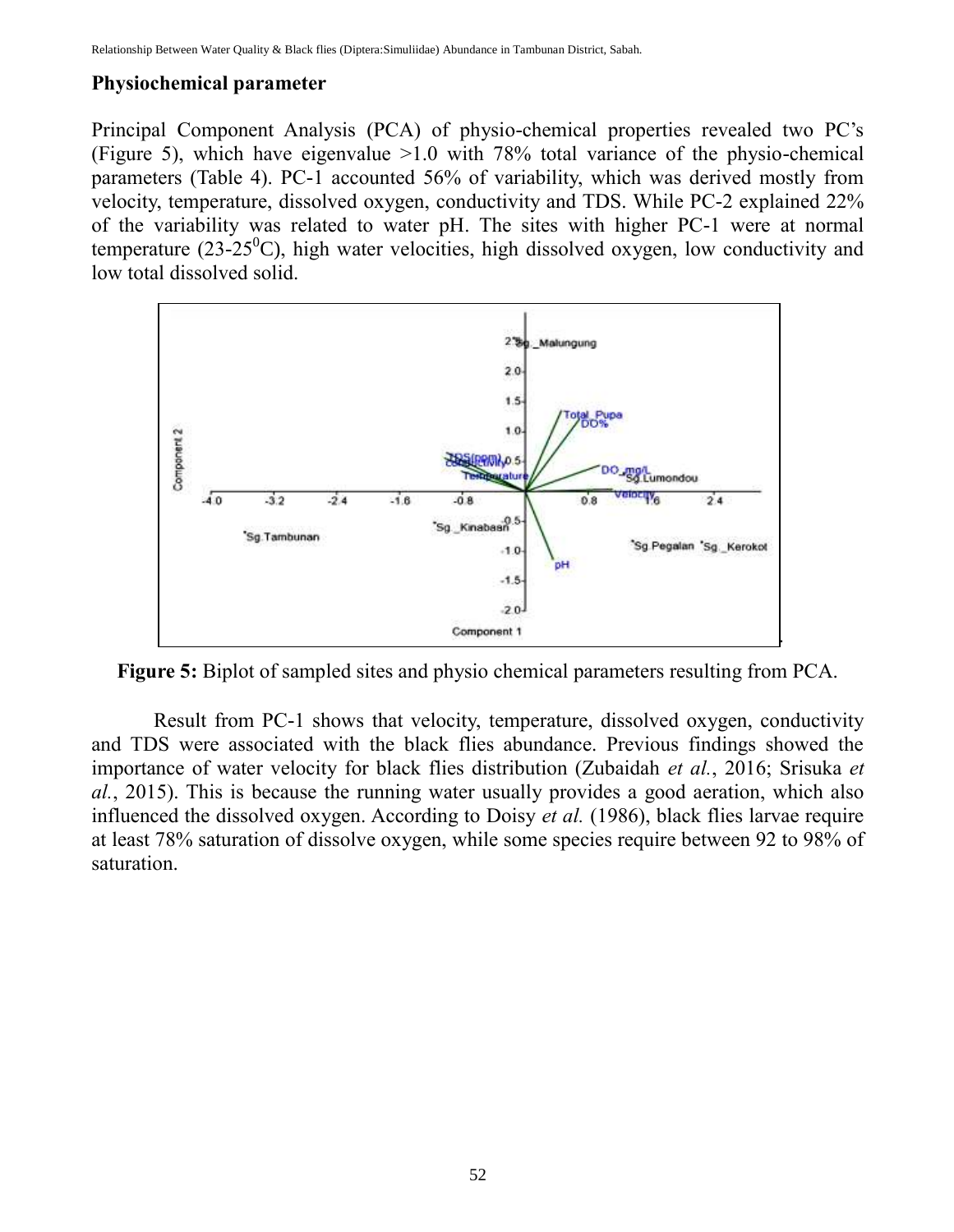| <b>Parameters</b>           | Min - Max     | $Mean \pm STD$    | PC1        | PC2        |
|-----------------------------|---------------|-------------------|------------|------------|
| Velocity $(ms^{-1})$        | $0.3 - 0.7$   | $0.62 \pm 0.14$   | $0.988*$   | 0.021      |
| Temperature $(^{\circ}C)$   | $21 - 26$     | $24.47 \pm 1.76$  | $-0.729*$  | 0.190      |
| pH                          | $7.21 - 7.29$ | $7.25 \pm 0.03$   | 0.316      | $-0.636**$ |
| Conductivity $(\mu s^{-1})$ | $63 - 119$    | $96.92 \pm 30.74$ | $-0.918**$ | 0.313      |
| Total Dissolved Solid (ppm) | $58.4 - 134$  | $91.39 \pm 29.56$ | $-0.896**$ | 0.363      |
| Dissolved Oxygen $(mg/L)$   | $6.6 - 7.3$   | $6.94 \pm 0.29$   | $0.843*$   | 0.245      |
| Eigenvalues                 |               |                   | 4.5        | 1.7        |
| % Proportion                |               |                   | 56.39      | 22.05      |
| Cumulative                  |               |                   | 56.39      | 78.44      |

| <b>Table 4:</b> PCA and Spearman's rank coefficient of physio-chemical parameter in Tambunan. |  |  |
|-----------------------------------------------------------------------------------------------|--|--|
|                                                                                               |  |  |
|                                                                                               |  |  |
|                                                                                               |  |  |

 $*_{p<0.01,**p<0.001}$ 

Water temperature was also reported as one of the most important parameter that influenced the aquatic insect distribution (Scheibler & Debandi, 2008). The range of water temperature for this study was from  $21^{\circ}$ C-26  $^{\circ}$ C. TDS and conductivity also influenced the abundance of black flies pupa, this is because there was a change of weather during the sampling period. The changes of weather may affect the condition of water against the total dissolve solids and conductivity (Laurince & Philippe, 2013). In this study the value of conductivity and TDS fluctuated due to the weather changed, and there was flood during the sampling. The higher value of TDS and conductivity was due to soil erosion caused by heavy rain. PC-2 showed pH as the only parameter which had negative relationship to the black flies distribution. For this study, the range of pH value was from 7.21 to 7.29.

Pearson's correlation coefficient (r) showed the relationship between the physiochemical parameters and total pupa recorded at sampling sites (Table 5). The result showed that only velocity had a significant relationship with the total pupa ( $r=0.52$ ,  $p<0.01$ ), while other parameters did not show a significant relationship. The analysis showed that water velocity had a significant relationship with dissolved oxygen  $(r=0.512, p=0.004)$  and water pH (r=-0.58, p=0.007). The water velocity had moderate and positive correlation with dissolved oxygen, which meant that the higher the water velocity, the higher would be the saturation of dissolved oxygen. While other parameters such as pH, temperature, conductivity and TDS had inverse correlation with velocity. The temperature value recorded during the sampling period ranged between  $21^{\circ}$ C to  $24^{\circ}$ C, which were in the optimal range of tropical fresh waters (Popoola & Otalekor, 2011).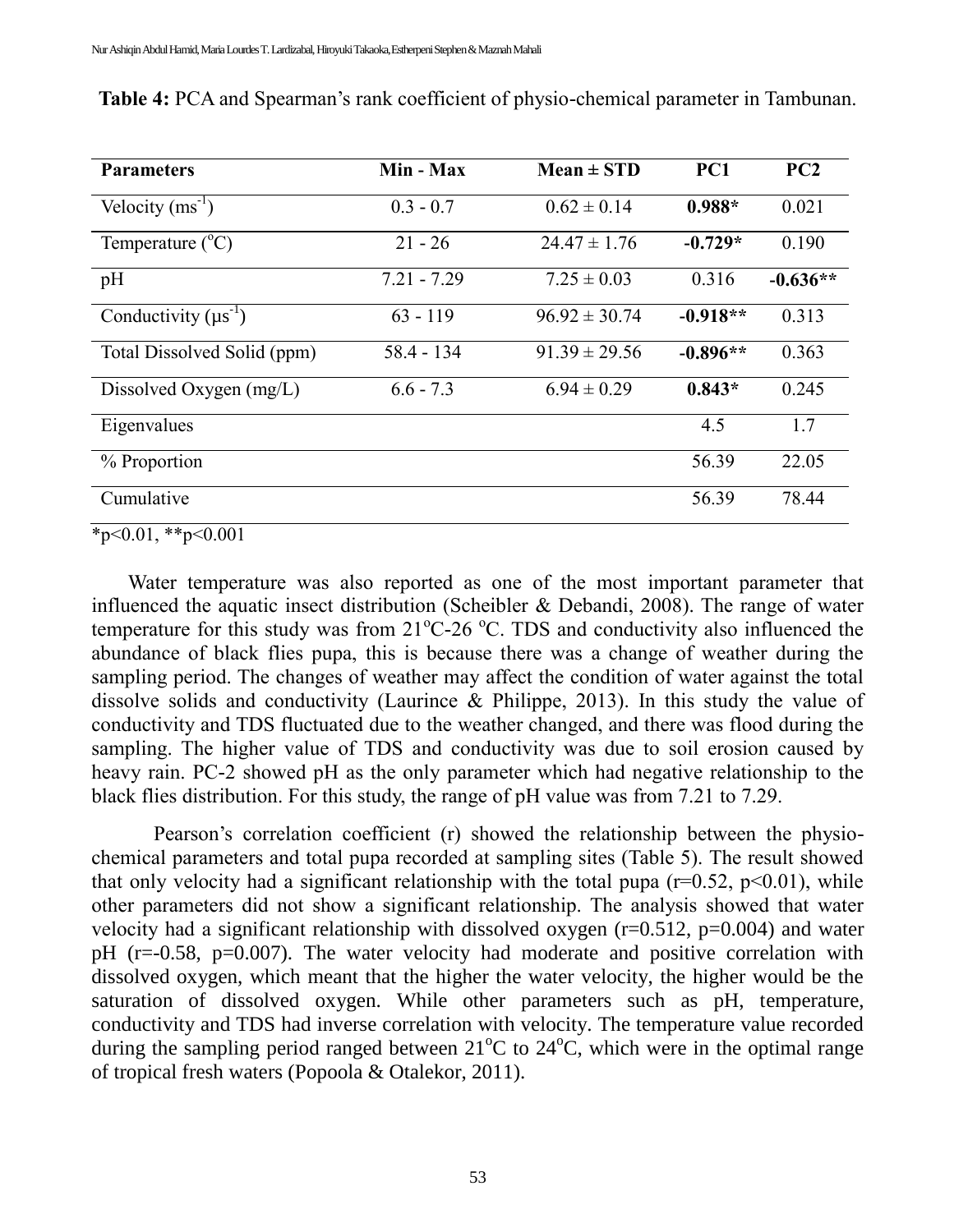Pearson's correlation showed that water temperature had a strong relationship with dissolved oxygen ( $r=-0.84$ ,  $p=0.04$ ). Water velocity also was correlated negatively with conductivity and TDS. Pearson's correlation analysis showed that conductivity had a strong and positive correlation with TDS  $(r=0.93, p=0.003)$ . Both conductivity and TDS indicated the presence of ions concentration that determined the quality of water (Tariq *et al*., 2006). Therefore, high water velocity may also decrease the source of dissolve ions in the water as in Siddaramu & Puttaiah (2013).

| <b>Total</b> | <b>Velocity</b> |                                                                                 |                                                                                  | Conductivity | <b>TDS</b>                                                                  | <b>Dissolve</b>                   |
|--------------|-----------------|---------------------------------------------------------------------------------|----------------------------------------------------------------------------------|--------------|-----------------------------------------------------------------------------|-----------------------------------|
|              |                 |                                                                                 |                                                                                  |              |                                                                             | (ppm) Oxygen $(\% )$              |
|              |                 |                                                                                 |                                                                                  |              |                                                                             |                                   |
|              | 1               |                                                                                 |                                                                                  |              |                                                                             |                                   |
|              | $-0.581*$       | 1                                                                               |                                                                                  |              |                                                                             |                                   |
|              |                 |                                                                                 |                                                                                  |              |                                                                             |                                   |
|              |                 |                                                                                 |                                                                                  |              |                                                                             |                                   |
|              |                 |                                                                                 |                                                                                  |              | $\mathbf{1}$                                                                |                                   |
|              |                 |                                                                                 |                                                                                  |              |                                                                             |                                   |
|              | Pupa            | $(ms^{-1})$<br>1<br>$0.524*$<br>$-0.286$<br>0.522<br>0.065<br>$-0.084$<br>0.516 | pH<br>$-0.502$ $0.227$<br>$-0.560$ $0.065$<br>$-0.607 - 0.098$<br>$0.512*$ 0.057 | $(^0C)$      | <b>Temperature</b><br>$(\mu s^{-1})$<br>1<br>$-0.062$<br>0.060<br>$-0.844*$ | 1<br>$0.929*$<br>$-0.313 - 0.417$ |

**Table 5:** Pearson's correlation (r) values between the physio-chemical parameters.

 $*p<0.01$ 

From this study, all six selected rivers were classified as Class 1 river according to Water Quality Index Classification (DOE, 2006). From this study, all six selected rivers were classified as Class 1 rivers according to the Classification of Water Quality Index (DOE, 2006). Characteristics of a Class 1 river has a conserved natural ecosystem, practically no water treatment is required for water supply and sensitive aquatic species that exist in the river.

Limitations of this study had included the unpredictable change of weather that affected the sampling activities especially during rainy seasons. Heavy rain that caused flooding and high water current velocity washed away the substrates, thus leaving very little available substrates to sample. In addition, there were more potential stations around Tambunan, but some rivers were being restricted due to the "tagal" system in Sabah which thus makes the river inaccessible without the permission of the village chief.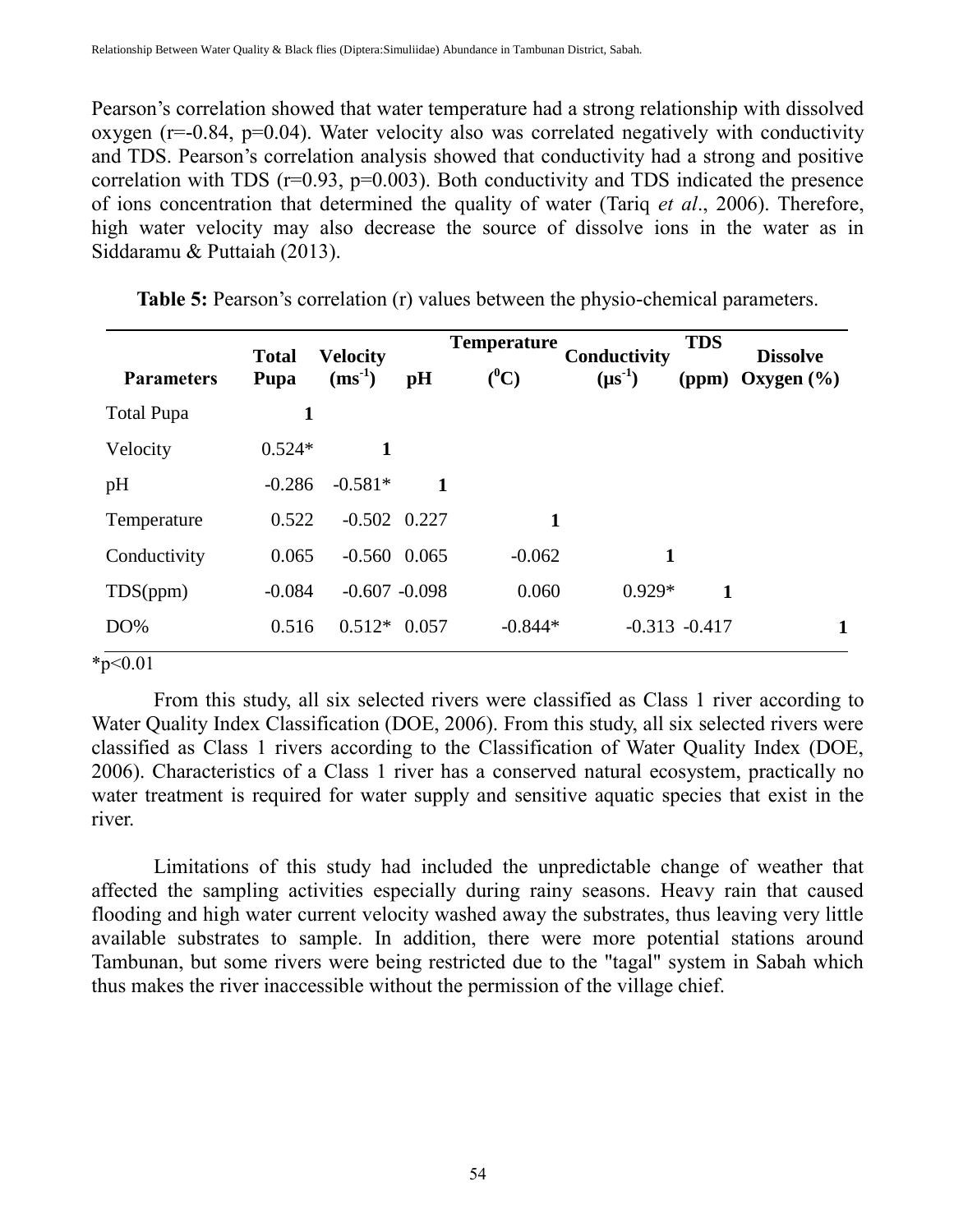#### **CONCLUSIONS**

As a conclusion, there were seven species of black flies recorded in this study. The dominant species at all study sites were *S. sabahense* and *S. beludense* , and results from the diversity index that ranged between 0.04 and 1.3 indicated that the diversity of black flies in Tambunan was still low. Findings from this study also showed that only water velocity had a significant relationship  $(r=0.52, p<0.01)$  with the black flies abundance. It is thus recommended that in-depth study on black flies habitat preferences, vertical and horizontal distribution of black flies should be done in the future to deepen the knowledge on ecology and biology of the different black flies species.

#### **ACKNOWLEDGEMENT**

This study was funded by SGPUMS Research Grant (UMS/SBK107-STWN-2013). We would also like to express our gratitude to the Ministry of Education for granting MyBrain15 (MyMaster). Special thanks also to the expertise from University Malaya (UM), Prof Hiroyuki Takaoka for helping in the identification of black flies species and also to Prof Dato'. Dr Mohd. Sofian bin Azirun and Dr. Chen Chee Dang for ideas and advises. Last but not least, our special appreciation to the Sabah Parks management for granting us the permission and research permit to conduct this study within the Kinabalu Park and Crocker Range Park area. Not forgetting also all staff of Kinabalu Parks who had rendered their guidance during our field sampling in the park areas.

#### **REFERENCES**

- Adler, P.H., Currie, D.C., & Wood, D.M. (2004). The Black flies (Simuliidae) of North America. ROM Publication in Sciences, New York, NY
- Adler, P. H. (2005). Black flies, the Simuliidae. In W. C. Marquardt (ed.).Biology of DiseaseVectors, 2ndedition. *Elsevier Academic Press*, San Diego. 127-140 pp.
- Butler, J.F & Hogsette, J A. (1998). Blackflies. Simulium spp.(Insecta:Diptera:Simuliidae). University of Florida, IFAS Extension,EENY-030. Retrieved 23th November 2015.[\(http://entomolpgy.ifas.ufl.edu\)](http://entomolpgy.ifas.ufl.edu/).
- Catherine A.H, Jessica P & John F. (2010). Black Flies : Biology and Public Health Risk Department of Entomology. Purdue University, E-251-W.
- Cummins, K.W. (1988). The functional role of black flies in streamecosystems,pp.1-10. In Kim, K.C. & Merrit, R.W (eds) Black flies : *Ecology, Population Management, and Annotated World List*. Pennslvania State University, University Park, P.A.
- Craig, D.A. (2003). Geomorphology, Development of Running Water Habitats, and Evolutiuon of Black flies on Polynesian Islands. *BioScience*. **53** (11):1079-1093 pp.
- Creadie, J.W., Adler, P.H & Beard, C.E. (2011). Ecology of Symbiotes of Larval Blackflies (Diptera: Simuliidae): Distribution, Diversity and Scale. EntomologicalSociety of America. *Environmental Entomology.* **40** (2): 259-302 pp.